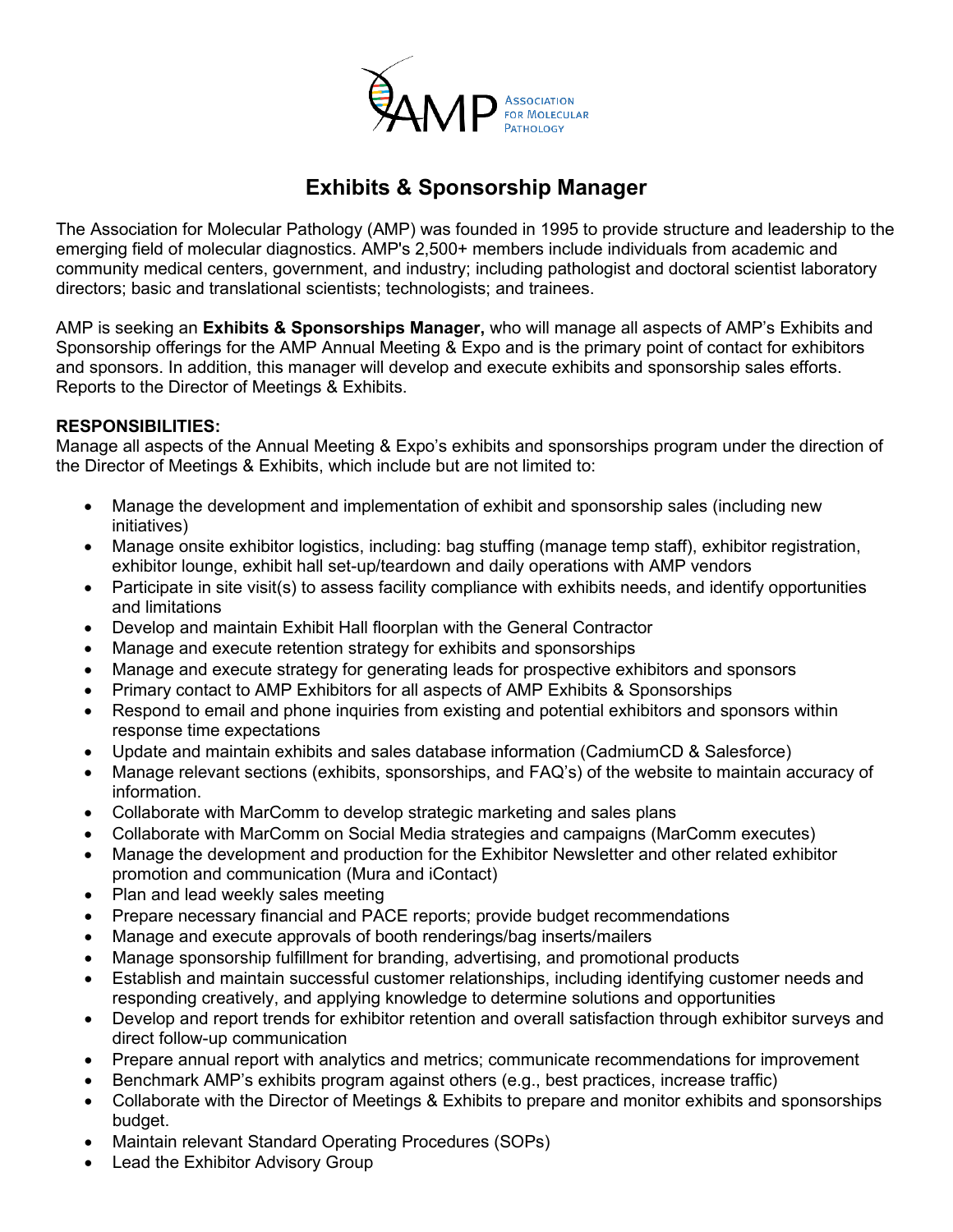• Responsibilities may be modified at any time to fulfill organizational requirements

## **SKILLS REQUIRED:**

- Proficiency in Exhibit Management and CRM systems, CadmiumCD and Salesforce preferred
- Proficiency in Microsoft Word, Excel, and Outlook
- Proficiency in InDesign, Mura and iContact a plus
- Strong interpersonal skills and customer service skills; demonstrated ability to establish and maintain positive working relationships with others both internally and externally; and maintain a courteous demeanor when under pressure
- Able to avoid and resolve conflict, and to view situations from others' perspectives.
- **Excellent customer service skills**
- Highly organized and detail-oriented, including excellent time management and decision- making ability; able to appropriately prioritize projects and tasks
- High level of productivity and dependability; meets deadlines
- Able to analyze data from financial reports, exhibitor registrations, surveys, etc. and formulate strategies.
- Able to handle confidential information
- Able to quickly learn new skills and information and put into immediate use
- Excellent English oral and written communication skills

### **EDUCATION AND EXPERIENCE:**

- Bachelor's degree a plus
- 5+ years' experience in exhibits management and sales, in a medical/scientific association a plus

## **ESSENTIAL FUNCTIONS:**

- Extensive use of a computer
- Work more than an 8-hour day during events
- Move throughout various offices and meeting locations.
- Routinely lift objects less than 10 lbs.; occasionally lift objects up to 25 lbs.
- Work is primarily performed in the AMP office and various meeting locations. Telecommuting up to 3 days a week may be granted after a planned transition period but is not guaranteed.
- Overnight travel to the annual meeting (up to 9 consecutive days) required; possible overnight travel to 2-3 other industry meetings/site inspections (up to 5 consecutive days); inclusion of weekends may be involved.

## **OTHER DUTUES:**

Please note this job description is not designed to cover or contain a comprehensive listing of activities, duties, or responsibilities that are required of the employee for this job. Duties, responsibilities, and activities may change at any time with or without notice.

#### **BENEFITS:**

This is a full-time, non-commission, exempt position. AMP offers competitive salary, performance bonus, and excellent benefits, including 403(b) retirement with employer contributions, generous paid time off, insurance (medical, dental, vision, life, short- and long-term disability), free parking, and professional development opportunities.

## **LOCATION:**

The AMP office is conveniently located in Rockville, Maryland and is walking distance to Metro and major bus/shuttle lines.

#### **TO APPLY:**

For more information and to apply, visit [http://www.faseb.org/employment.](http://www.faseb.org/employment) Please send a cover letter with salary requirements and resume.